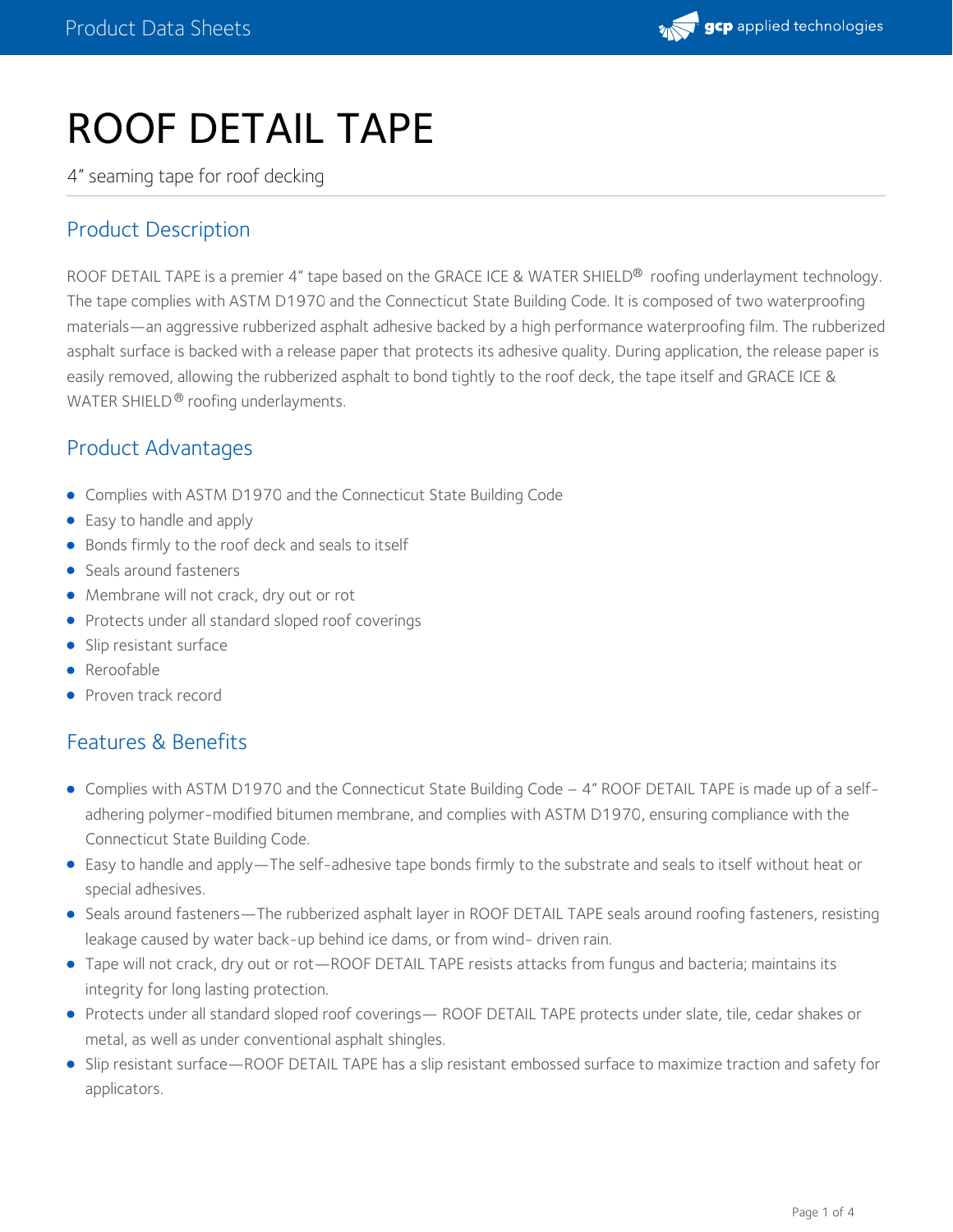

- Reroofable—ROOF DETAIL TAPE will not adhere to the underside of the exposed roof covering.
- Proven track record—ROOF DETAIL TAPE is based on GRACE ICE & WATER SHIELD® underlayment, the name brand in roofing underlayments with over 30 years of protecting roofs from ice dams and wind-driven rain.
- Technical support—ROOF DETAIL TAPE is backed by a team of technical support personnel that help ensure every application goes smoothly.

## Guidelines for Use

ROOF DETAIL TAPE is used to seam the joints in roof decking and also as a flashing to provide resistance against water infiltration at trouble-prone roof detail areas. Local building codes should be consulted for specific requirements.

## Installation Procedure

#### Surface Preparation

Install ROOF DETAIL TAPE directly on a clean, dry, continuous structural substrate. Some suitable substrates are plywood, wood composition, metal, concrete or gypsum sheathing. For all other substrates, contact your GCP representative. Remove dust, dirt, loose nails and old roofing materials. Protrusions from the substrate area must be removed. Substrates shall have no damaged or unsupported areas, or voids. Repair substrate before installing the membrane.

#### Priming

Prime concrete, masonry, DensGlass Gold® and DensDeck® surfaces with PERM-A-BARRIER® WB primer. Prime wood composition and gypsum sheathing with PERM-A-BARRIER  $^\circledR\,$  WB primer if adhesion is found to be marginal (refer to Technical Letter 12, Use on Oriented Strand Board (OSB) Roof Sheathing). Apply PERM-A-BARRIER ® WB primer at a rate of 250–350 ft<sup>2</sup>/gal (6–8 m<sup>2</sup>/L). Priming is not required for other suitable surfaces provided that they are clean and dry.

## Safety and Handling

Read and understand the product label and Safety Data Sheet (SDS) for each system component. All users should acquaint themselves with this information prior to working with the products and follow the precautionary statements. SDSs can be obtained from our web site at gcpat.com or by contacting GCP toll free at 1-866-333- 3SBM (3726).

## Precaution & Limitations

- **Slippery when wet or covered by frost.**
- Consistent with good roofing practice, always wear fall protection when working on a roof deck.
- Release liners are slippery. Remove from work area immediately after membrane application.
- Do not leave permanently exposed to sunlight. Cover within 30 days.
- Do not fold over the roof edge unless the edge is protected by a drip edge, gutter or other flashing material.
- Do not install on chamfered edges of wood plank.
- If the tape shows any holes, fishmouths, tears or damage, cut out damaged area and discard. Seals around nails or fasteners.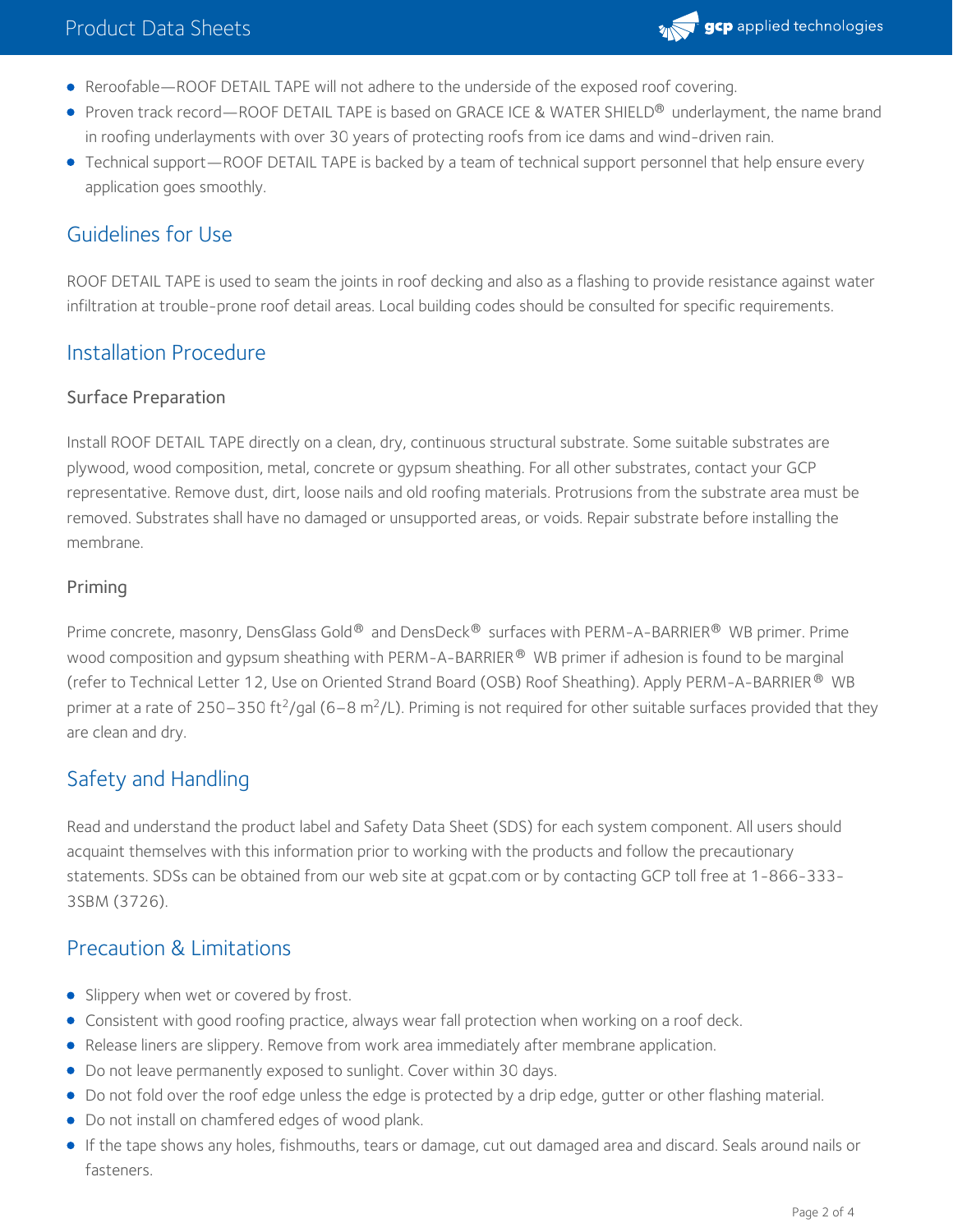

- Fully adheres to decks, resisting leaks from wind-driven rain or water backup due to ice dams. If fasteners are removed leaving holes in the tape, they must be patched. The membrane may not self-seal open fastener penetrations.
- Do not install fasteners through the membrane over unsupported membrane areas of the structural deck, such as over the joints between adjacent structural panels.
- Due to its slight asphaltic odor, do not apply where membrane is exposed to interior living spaces. Refer to product literature for more complete information.
- Not compatible with EPDM or TPO.
- Not compatible with polysulfides, uncured neoprene, wood substrates with high concentrations of resin (pitch), or flexible PVC. ROOF DETAIL TAPE is generally compatible with window and skylight flanges; for more information, refer to Technical Letter 5.
- Do not use in the desert southwest U.S.
- $\bullet$  Do not use under copper, COR-TEN $^\circledR\,$  or zinc metal roofs in high altitudes.

| Roll Length        | 50 ft (15.2 m)                                        |  |
|--------------------|-------------------------------------------------------|--|
| Roll Width         | 4 in. (101.6 mm)                                      |  |
| Roll Size          | 16.7 ft <sup>2</sup> (1.5 m <sup>2</sup> )            |  |
| Packaging          | 18 individually wrapped rolls in corrugated<br>carton |  |
| Roll Weight        | 4.2 lbs (1.9 kg)                                      |  |
| Rolls per carton   | 18                                                    |  |
| Cartons per pallet | 30                                                    |  |

# PRODUCT DATA

## Code Compliance

ROOF DETAIL TAPE meets the following standards:

- Underwriters Laboratories Inc. Class A fire classification under fiber-glass shingles and Class C under organic felt shingles (per ASTM E108/UL 790)
- International Conference of Building Officials (ICBO-ES) Report No. 3997
- **Southern Building Code Congress International (SBCCI PST & ESI) Report No. 94133C**
- **•** Building Officials and Code Administrators (BOCA-ES) Evaluation Report No. 94-33
- Miami-Dade County NOA 09-0107.08.
- City of Los Angeles RR 25330